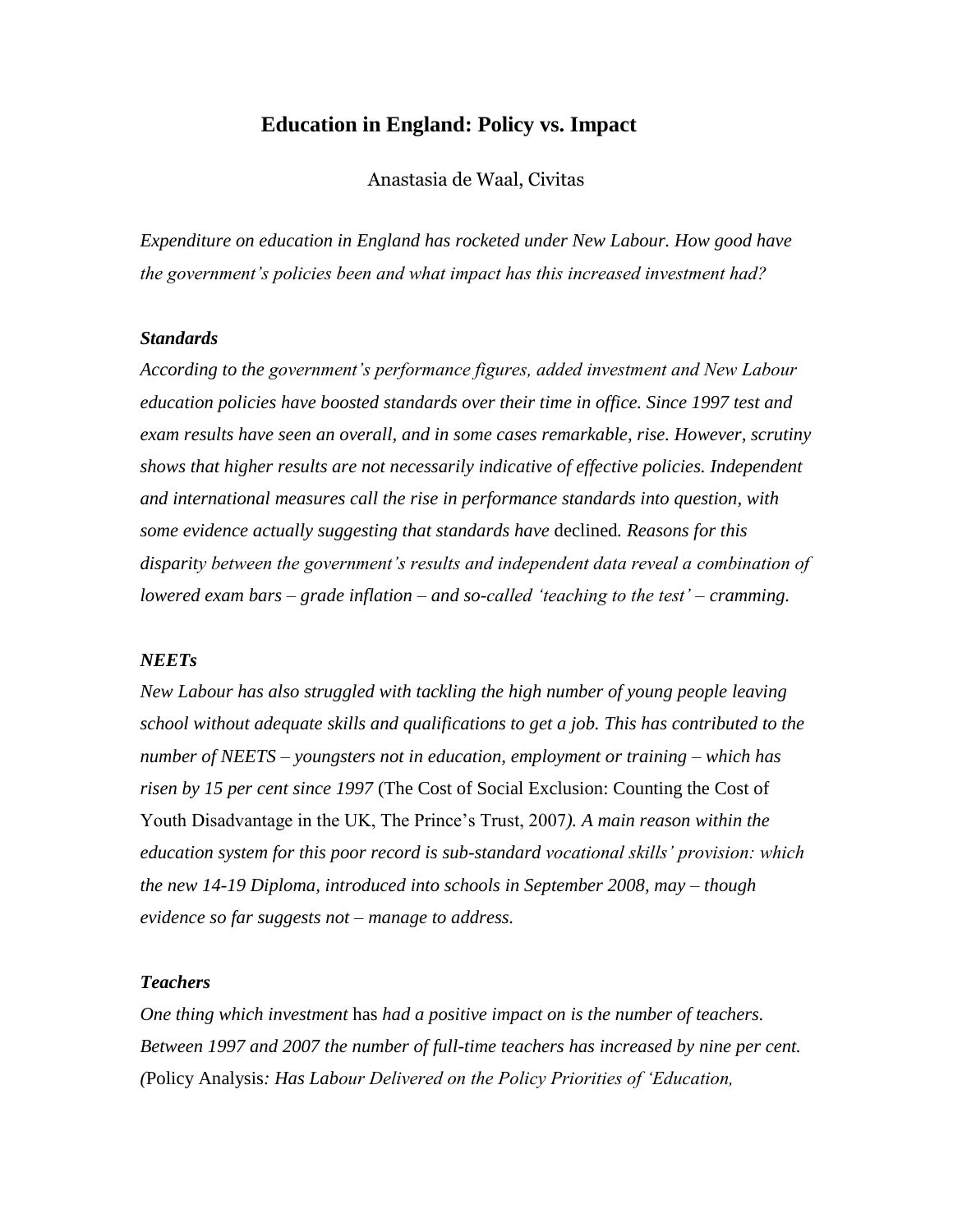*Education, Education'?*, McNally, S., Centre for Economic Performance, London School of Economics, 2007*).* 

## **A Statistical Overview**

- **Overall expenditure:** Spending on education has risen to unprecedented levels: from 4.9% of GDP in the school year 1997/1998 to 5.6% for the year 2007/2008. (Figure for the **UK**: *Policy Analysis: Has Labour Delivered on the Policy Priorities of 'Education, Education, Education', McNally, S., Centre for Economic Performance, London School of Economics, 2007; Trends: Expenditure: Department for Children, Schools and Families, 2008*)
- **Per pupil expenditure:** Per pupil spending has seen a concurrent increase. In 1997/1998 it was £2,910 per pupil, rising to £5,430 for the school year 2007/2008. (*Excluding LEA 'Block Funding' Time Series, Department for Children, Families and Schools, 2008*; *Expenditure: Trends in Education and Skills: Department for Children, Schools and Families, 2008*)/ [http://www.dcsf.gov.uk/rsgateway/DB/TIM/m002012/NationalSeriesResearchAndStatsNovemberG](http://www.dcsf.gov.uk/rsgateway/DB/TIM/m002012/NationalSeriesResearchAndStatsNovemberGDPfromPBR041208.xls) [DPfromPBR041208.xls](http://www.dcsf.gov.uk/rsgateway/DB/TIM/m002012/NationalSeriesResearchAndStatsNovemberGDPfromPBR041208.xls)
- **Class size:** Class sizes have fallen only slightly under New Labour, and the number of large infant classes has risen**.** In primary schools, the average class size in 1997 was 27.5, compared to 26.2 in 2008. For secondary schools, the average class size in 1997 was 21.7, compared to 20.9 in 2008.

What *has* dropped significantly is the percentage of classes taught by one teacher with 31 or more pupils – but only in the primary sector. In primary schools only 10.8% of classes had 31 or more pupils in 2008, compared to 27.9% in 1997. In secondary schools this figure has conversely risen between 1997 and 2008 from 5.9% to 10.4%. (*Department for Children, Schools and Families: Pupil Characteristics and Class Sizes in Maintained Schools in England: January 2008 (Provisional))*

- **Pupil absence:** Unauthorised pupil absence has increased over the decade. In the year 1996-1997, 0.48% unauthorised half days of school were missed by primary school pupils, rising to 0.57% by the school year 2007-2008. The number of unauthorised half-days missed by secondary school pupils has also rose from 1.01% to 1.50% in the period from 1997 to 2007, but has slightly fallen to 1.49 in 2008. (*Absence and Exclusion: Trends: Department for Children, Schools and Families, 2008)*
- **Teachers:** The number of teachers in service has risen in all sectors of the education system since 1997. Between 1997 and 2007, the number of primary school teachers has risen by 2.8%, the number of secondary school teachers by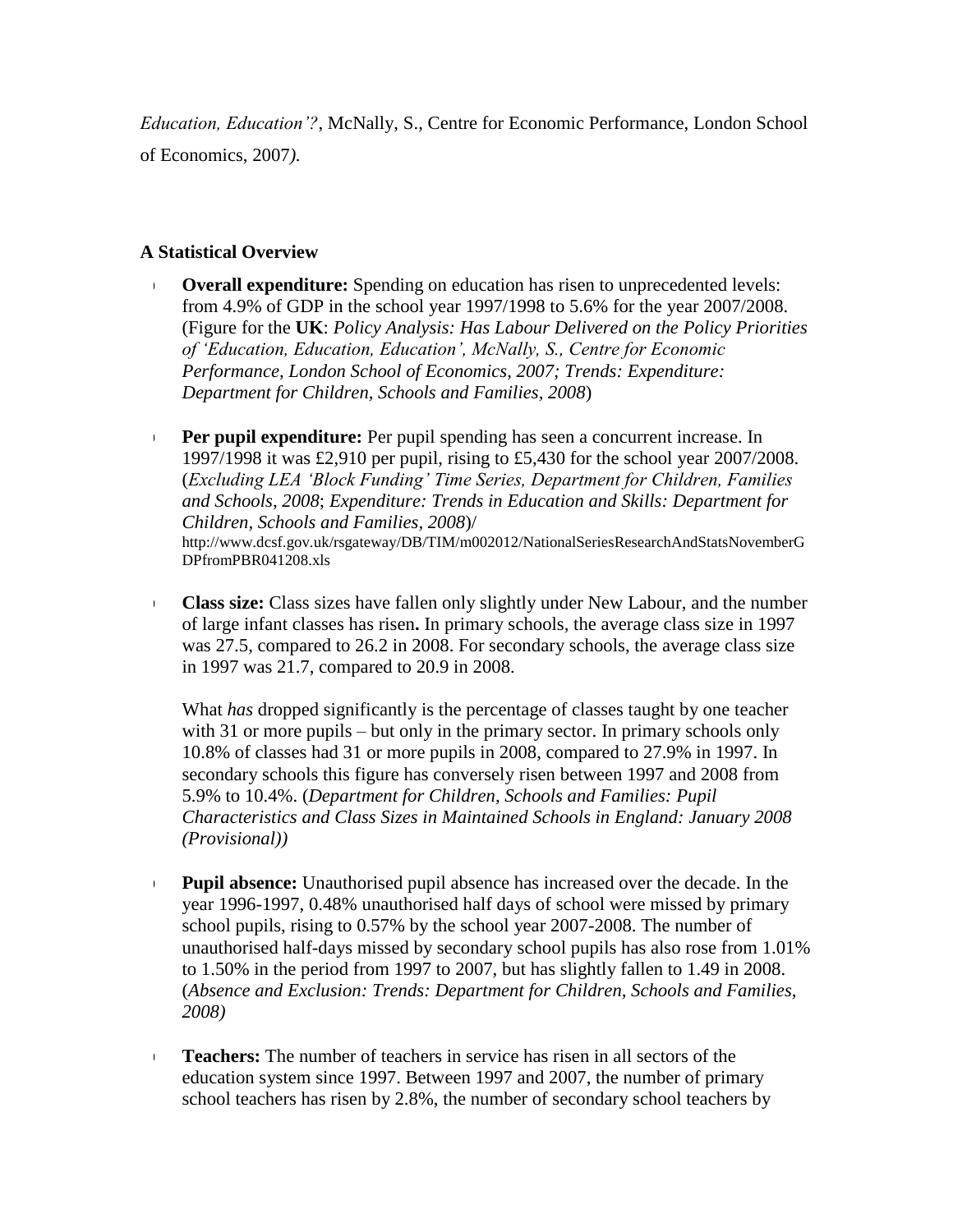14.5% and the number of special education teachers by 17.7%. (*Teaching Population: Trends: Department for Children, Schools and Families, 2008)*

- **Information Technology:** Pupils have gained much better access to computers under New Labour. The ratio of computers per pupil has shrunk from 19.0 pupils per computer in 1996 to 6.2 computers per pupil in 2006. In secondary schools the computer/pupil ratio has gone down from 9.0 pupils per computer to 3.6 pupils per computer. (*Use of Information and Communication Technology: Trends in Education and Skills: Department for Children, Schools and Families, 2008)*
- **Higher education spending:** Between 1997/1998 and 2007/2008 expenditure on higher education has increased from £4,737 million to £9,550 million, a real terms increase of 59%. *(HM Treasury, 2008)*

#### **Standards: Pupil Performance: Government Figures**

## **All levels:**

- **Key Stage 2 results (tests taken in Year 6):** According to government figures, standards amongst 11 year-olds have risen significantly**.** The percentage of pupils achieving the expected level or higher (Level 4 plus) has risen from 63% to 81% in English, from 62% to 78% in maths, and from 69% to 88% in science between 1997 and 2008. (*Departments for Children, Schools and Families: Statistical First Release: National Curriculum Assessments at Key stage 2 in England 2007/2008 (Revised, 2007/2008))*
- **Key Stage 3 results (tests taken in Year 9):** Standards amongst 14 year-olds have risen considerably**.** In English the number of pupils reaching the expected level or higher (Level 5 plus) has gone up from 57% to 73% in English, from 60% to 77% in maths, and from 60% to 77% in science between 1997 and 2008. (*Departments for Children, Schools and Families: Statistical First Release: National Curriculum Assessments at Key stage 3 in England 2007/2008 (Revised), 2007/2008)*
- **GCSE results:** GCSE results have shown a steady rise. Since 1997, the number of pupils achieving 5 or more A\*-C grades has risen from 46.3% to 65.3% in 2008. The number of pupils gaining 5 A\*-C *including maths and English* has risen from 37% to 47.6% during the same period. *(Department for Children, Schools and Families: GCSE and Equivalent Results in England, 2007/08 (Revised))*
- **A-level results:** A-levels results have risen consistently over the decade. Since 1997, the number of A-level passes has risen from 87.2% of all A-level entries, to 97.2%. The number of A-C grades at A-level has risen from 55.7% to 73.9% between 1997 and 2008. During this period there has also been a rise in the number of A grades awarded: from 15.7% of entries in 1997 to 25.9% of entries in 2008.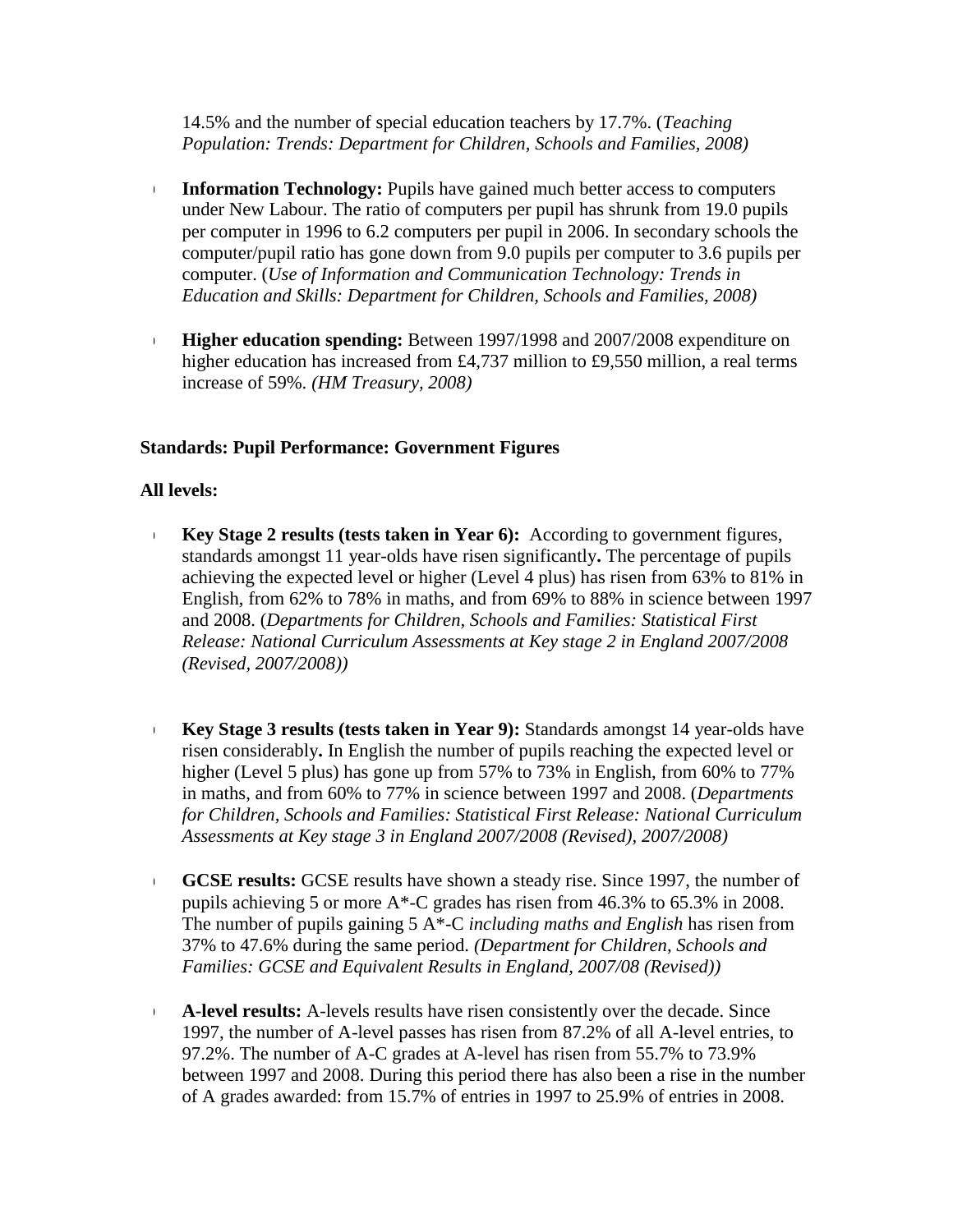*(Department for Children, Schools and Families: GCE/VCE A/AS and Equivalent Examination Results in England, 2006/07 (Revised), 2008)*

# **Independent Indicators and Comparisons**

**Primary Level: Key Stage 2:**

- **Progress in International Reading Literacy Study (PIRLS):** has found that England dropped from 3rd place to 19th place between 2001 and 2006. *(Twist, L., Schagen, I. and Hodgson, C., Readers and Reading: the National Report for England 2006 (PIRLS: Progress in International Reading Literacy Study), National Foundation for Educational Research, Slough, 2007)*
- **David Jesson, York University**: has found that 1 in 6 pupils achieve a higher level in their Key Stage 2 tests than their teachers think they merit. *(Unpublished paper, David Jesson and Anthony Farrell, Cornwall 2006, cited in Warwick Mansell, Education by Numbers, Politicos, London: 2007, p.43)*
- **The Curriculum, Evaluation and Management Centre (CEM), Durham University:** have found in their own tests that between 1997 and 2002 there was no evidence of improvement in literacy and only meagre improvement in maths, despite significant rises in Key Stage 2 test scores. *(CEM, Durham University, Performance Indicators in Primary Schools (PIPS) Project: Standards Over Time 2002 and also the Middle Years Information System (MidYIS)*
- **National Foundation for Educational Research:** has found no improvement in standards despite rising Key Stage 2 scores. The NFER standardises the test scores for Key Stage 2 tests. If actual standards are rising the tests have to be restandardised so that all the scores do not shift upwards. However, despite four years of raised Key Stage 2 test scores, by 2002 the NFER found no need to restandardise. This indicates no genuine change in achievement. (*Cited in Peter Tymms, 'Are standards rising in primary schools?' British Educational Research Journal, Vol 30: 4, 2004)*
- **Michael Shayer, King's College, London University**: found that a backdrop to rising primary test scores is a historic low in children's cognitive abilities. This casts doubt in particular on Key Stage 2 science results. *[\(http://education.guardian.co.uk/schools/story/0,,1693061,00.html\)](http://education.guardian.co.uk/schools/story/0,,1693061,00.html)*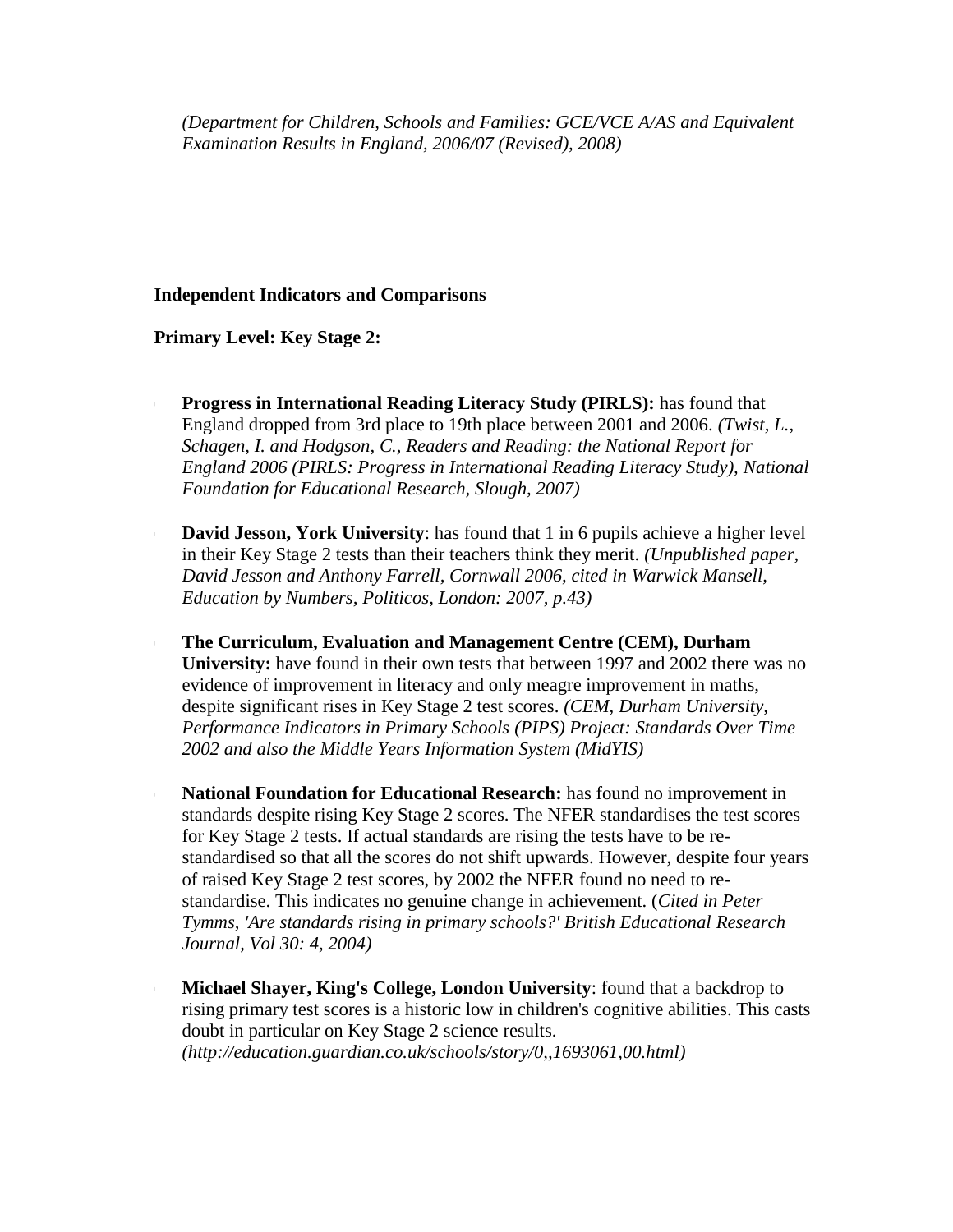- **Anne Watson, Oxford University**: found that Year 6 booster classes temporarily raised pupils to level 4 in maths but that this rise could not be sustained six months to a year later. (*Watson, A. presentation at BERA Mathematics Symposium, 2002*)
- **The Statistics Commission:** discredited the rise in national test scores between 1995 and 2000 as substantial overstatement attributed to external factors, including 'teaching to the test'. *(Statistics Commission (2005) 'Measuring Standards in English Primary Schools: Report by the Statistics Commission on an article by Peter Tymms' Research Report 23 London: Statistics Commission)*
- **Alf Massey et al.**: attributed more than half the gains at literacy at Key Stage 2 between 1999 and 2002 to easier questions. (*Massey A, Green S, Dexter T and Hamnett L (2003) Comparability of national tests over time: Key stage test standards between 1996 and 2001: Final report to the QCA of the Comparability Over Time Project Cambridge: University of Cambridge Local Examinations Syndicate*)
- **Mary Hilton, Homerton College, Cambridge University**: found that as Key Stage 2 literacy scores increased between 1998 and 2000, reading tests had become easier. *(Hilton M., 'Are the Key Stage 2 reading tests becoming easier each year?' Reading, 2001, pp4-11)*

# **Secondary Level:**

#### **Key Stage 3:**

 **OECD's Programme for International Student Assessment (PISA):** PISA results provide evidence that whilst government exam scores have been rising, standards have sunk in recent years. Between 2000 and 2006 there has been a 28 point decline (from 523 to 495) in reading amongst UK 15 yr olds: a decline from 23 points above the OECD average, to just 3 points above average. This is a drop from 7th to 17th place in PISA's international rankings. In mathematics there has been a 34-point decline (from 529 to 495) between 2000 and 2006: a decline from 29 points above average, to 3 points below average. This is a drop from 8th to 24th place in PISA's international rankings. *(OECD: Programme for International Student Assessment 2006: Science Competencies for Tomorrow's World, 4 December 2007)*

#### **GCSE:**

 **Robert Coe, The Curriculum, Evaluation and Management Centre (CEM), Durham University**: Dr Coe found that using the Year 11 Information System (YELLIS), taking an average of 26 subjects, pupils of the same YELLIS standard could generally expect to achieve approximately half a grade higher at GCSE in 2006 than they could in 1996. This means that a higher proportion of pupils could